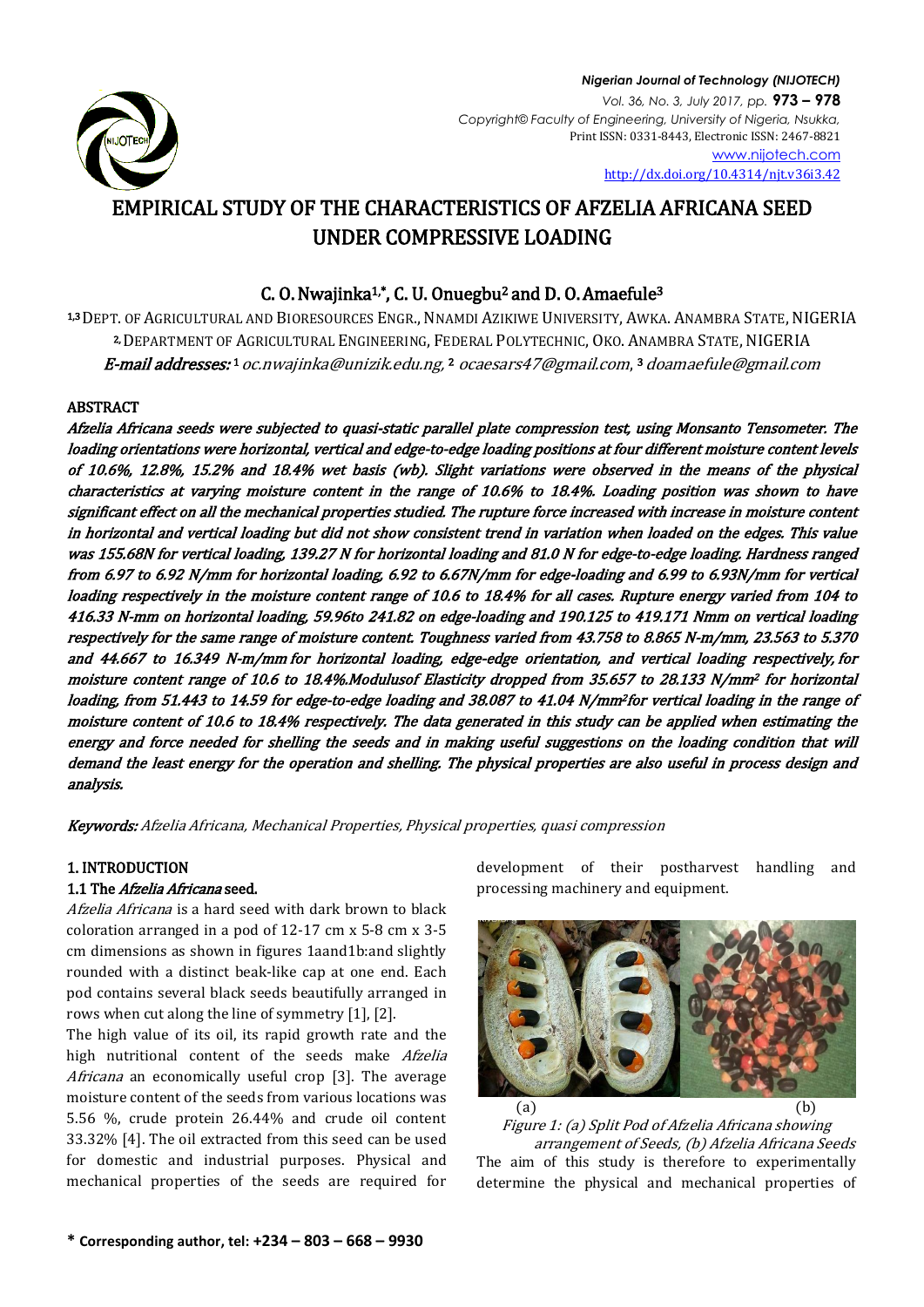Afzelia Africana seeds, such as hardness, toughness, energy at rupture, and modulus of elasticity by subjecting them to quasi-static compression loading.

#### 2. MATERIALS AND METHODS

## 2.1 Sample Preparation

Samples of mature *Afzelia Africana* (akpalata in Igbo language) seeds were locally procured from Awka, in Anambra State, Nigeria. The seeds were subsequently identified in Botany department of Nnamdi Azikiwe University, Awka. They were thereafter, cleaned and used for the requisite experiments. A set of samples of one hundred (100) seeds each were soaked in water for 12h, 18h, 24h and 36 h, respectively, and the moisture content level was determined.

#### 2.2 Determination of Physical Properties

The physical properties of Afzelia Africana were determined at different moisture contents which were arrived at by reconstitution as described in section 2.1.

#### 2.2.1. Moisture Level Determination

The moisture content of the seeds was determined by oven-drying method [5], [6]. This involved drying the seeds in an oven (OKH-HX-1A, Japan) at  $103^{\circ}$ C $\pm$ 1 for 72 h until there was no subsequent change in its mass. The samples of *Afzelia Africana* seeds were weighed with a digital weighing balance (Mettler Tolado, Japan) with accuracy of  $\pm 0.001$  g. To avoid buoyancy effect during weighing and to ensure there was no re-absorption of moisture, the seed samples were left to cool in Desiccators before weighing. The difference in weight before and after oven-drying gave the moisture content. The following moisture content levels were obtained: 10.6%, 12.8%, 15.2% and 18.4% wet bases (wb) for the samples soaked for 12h, 18h, 24h and 36 h, respectively. Three batches of the seeds were prepared as replicates for the experiments.

#### 2.2.2 Determination of Shape and Size of the Seed

The mass (m) of *Afzelia Africana* was measured using an electronic weighing balance (Mettler Talodo) with accuracy of  $\pm 0.001$  g. The Axial dimensions namely; length (L), width (W) and thickness (T)of the seeds as shown in figure2 were measured with a Venier caliper (Mitutoyo, Japan) having accuracy of  $\pm 0.01$ mm.The arithmetic mean diameter,  $D_a$  and geometric mean diameter,  $D_g$  of the seeds were calculated using equations(1) and (2)presented in Mohsenin [7].

$$
D_a = \frac{L_1 + L_2 + L_3}{3} \tag{1}
$$

$$
D_g = \sqrt[3]{L_1 L_2 L_3} \tag{2}
$$



In  $(1)$  and  $(2)$ ,  $L_1$ ,  $L_2$  and  $L_3$  are major diameter,

Figure2: The principal dimensions of Afzelia Africana seed

## 2.2.3 Equivalent surface area Determination

The surface area of Afzelia Africana was found by analogy with a sphere of same geometric mean diameter [8]. The equivalent surface area of the seed is evaluated using Equation 3[9]:

$$
s = \frac{\pi (D_e)^2}{4} \tag{3}
$$

Where,  $D_e$  can be calculated using equation 4.

$$
D_e = \left[ \left( \frac{W_t}{\rho_t} \right) \left( \frac{6}{\pi} \right) \right]^{\frac{1}{3}} \tag{4}
$$

Where  $D_e$  is the equivalent diameter in (mm),  $W_t$  is weight of seed in Kg and is particle density of seed in  $Kg/m<sup>2</sup>$ .

#### 2.2.4 Sphericity Determination:

The sphericity of the seeds was determined from the longitudinal, transverse and minor axes of the seeds. The linear dimensions obtained were used to evaluate the sphericity of the A. Africana seed using Equation (5) [7].

$$
S_p = \frac{\sqrt[3]{L_1 L_2 L_3}}{L_1} = \frac{D_g}{L_1}
$$
 (5)

Where  $S_p$  is the sphericity and  $D_g$  is the geometric mean diameter.

#### 2.3 Determination of Some Mechanical Properties

From the stress-strain data the rheological properties of Afzelia Africana seed in uniaxial compression were determined at three principal orientations corresponding to the major, intermediate and minor axes as follows: vertical, edge-to-edge and horizontal respectively. The experiments were carried out at different moisture contents which are assumed to be the moisture at various points of maturity.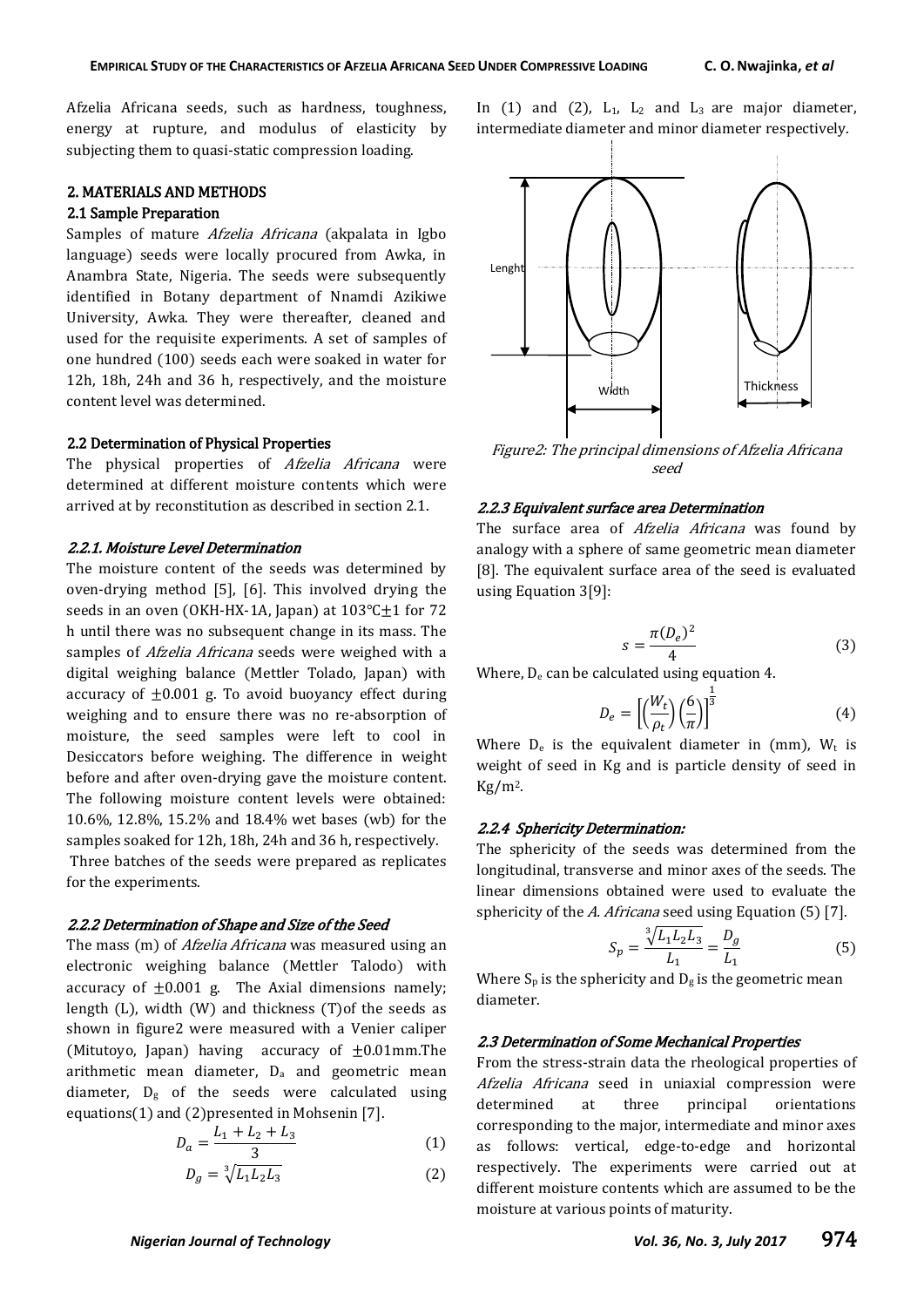A total of 100 Afzelia Africana seeds were used for the quasi-static parallel plate compression test, using Monsanto Tensiometer shown in Figure3. The forcedeformation data in vertical edge-wise and horizontal, orientations at four different moisture content levels of 10.6%, 12.8%, 15.2% and 18.4% (wb) were generated. Force was applied by turning the load arm of the testing machine at 2.5mm/min and the seed loaded to a breaking (rupture) point. Three replications of each experimental sample conditions were made. The temperature of the laboratory was consistent at  $30+2$ <sup>0</sup>C.The experimental data were used to compute the modulus of elasticity, toughness, rupture force, hardness and energy required to rupture the materials.



Figure 3: Monsanto tensiometer for compression tests

#### 2.3.1 Rupture Energy

Rupture Energy,  $E_R$  (N-mm) is the energy needed to rupture the sample, which was the product of Rupture force and deformation at rupture, presented in equation (6) [10].

$$
E_R = F_R \cdot D_R \tag{6}
$$

Where;  $F_R$  = the minimum force required to break the sample (N) and  $D_R =$  deformation at rupture (mm)

#### 2.3.2 Toughness

This is the amount of energy required per unit volume of the material to rupture. It was determined graphically by measuring the area under the force-deformation curve

just before rupture. In this study, equation (7) was alternatively used [10].

Toughness = 
$$
\frac{Rupture Energy}{Volume of material}
$$
 (7)

#### 2.3.3 Hardness

Hardness, H (N/mm), is the ratio of maximum axial load (N)to deformation (mm) at rupture point. This was obtained using equation8as below [11]:

$$
H = \frac{F_{max}}{\delta} \tag{8}
$$

Where,  $F_{max}$  = maximum axial load (N) and  $\delta$  = deformation (mm)

#### 2.3.4 The Modulus of Elasticity (E)

For most agricultural materials subjected to compression, the modulus of elasticity is usually calculated from an empirical formula derived from stress-strain ratio. The modulus of elasticity of the seeds in uniaxial compression can be obtained by equation (9) [12 - 14].

$$
E = \frac{\left(\frac{F}{A}\right)}{\left(\frac{\Delta L}{L}\right)} = \frac{\sigma}{\varepsilon} \tag{9}
$$

Where E = modulus of elasticity in MPa, F = force in N,  $\sigma$  $=$  Stress in the material,  $\Delta L =$  total deformation in mm, L= Original length of the material,  $A =$  Surface area of the material under compression,  $\varepsilon =$  Strain caused by the stress on the material.

#### 3. RESULTS AND DISCUSION

#### 3.1. Dimensional Characteristics

Statistical analysis showed that the unit mass of Afzelia Africana seed was from3.0 to 3.9g. The effects of moisture content on the mean Major Diameter (MD), Intermediate Diameter (ID), Minor Diameter (MnD), Arithmetic Mean Diameter (Da) and Geometric Mean Diameter (Dg) of *Afzelia Africana* seed was determined and presented in tables1 and 2. The Duncan's new multiple range tests was used to group the seed dimensions according to their mean sizes as shown in table 1. There is no significant variation of these characteristics with moisture content in the moisture range of 10.6% wb to 18.4% wb tested.

| Moisture content | Major Diameter,              | Intermediate                   | Minor Diameter,             | $Da$ (mm)                | $Dg$ (mm)          |  |
|------------------|------------------------------|--------------------------------|-----------------------------|--------------------------|--------------------|--|
| level $(\%)$ w.b | mm                           | Diameter, mm                   | mm                          |                          |                    |  |
| 10.6             | $23.412 + 1.77$ <sup>a</sup> | $11.658 + 1.29a$               | $9.298 + 1.40$ <sup>a</sup> | $14.839 + 1.11a$         | $13.563 + 1.11a$   |  |
| 12.8             | $23.432 + 1.79a$             | $11.666 + 1.28$ <sup>a</sup>   | $9.305 + 1.40^a$            | $14.856 + 1.10a$         | $13.631 + 1.09a$   |  |
| 15.2             | $23.487 + 1.79a$             | $11.742 \pm 1.26$ <sup>a</sup> | $9.304 + 1.40$ <sup>a</sup> | $14.880 + 1.11a$         | $13.668 + 1.06a$   |  |
| 18.4             | $23.478 + 1.84$ <sup>a</sup> | $11.844 + 1.04a$               | $9.339 + 1.39a$             | 14.888+1.11 <sup>a</sup> | $13.6799 + 1.06^a$ |  |

Table 1: Physical dimensions of Afzelia Africana seed

Note: Means and standard deviation  $(\pm)$  in columns with the same superscript are not significantly different at  $p \le 0.05$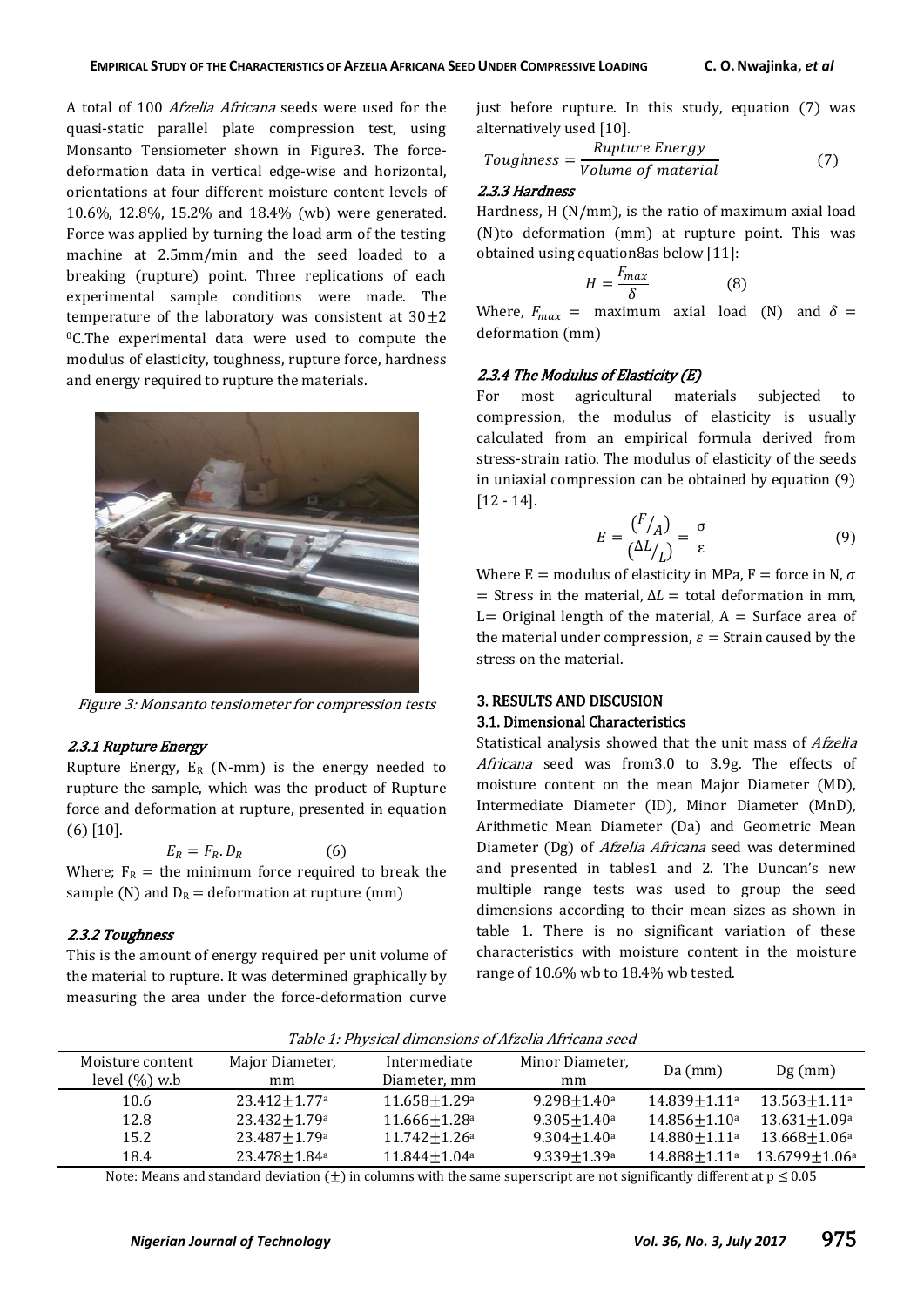Table 2: Sphericity, projected area, unit volume and aspect ratio of Afzelia Africana seed at different moisture

|                                   | content    |                                        |                             |                  |  |
|-----------------------------------|------------|----------------------------------------|-----------------------------|------------------|--|
| Moisture content level $(\%)$ w.b | Sphericity | Projected area $\text{ (mm}^2\text{)}$ | Unit volume $\text{cm}^3$ ) | Aspect Ratio (%) |  |
| 10.6%                             | 0.572      | 219.451                                | 10.803                      | 50.396           |  |
| 12.8%                             | 0.593      | 219.437                                | 10.815                      | 50.408           |  |
| 15.2%                             | 0.590      | 219.445                                | 10.827                      | 50.689           |  |
| 18.4%                             | 0.602      | 219.460                                | 10.851                      | 50.437           |  |

Table 3: Means of true/bulk densities, porosity and surface area of Afzelia Africana seeds at different moisture content

| Moisture content level $(\%)$ w.b | True density $(g/cm3)$ | Bulk density $(g/cm3)$ | Porosity (%) | Surface area (mm <sup>2</sup> ) |
|-----------------------------------|------------------------|------------------------|--------------|---------------------------------|
| 10.6                              | 1.126                  | 0.338                  | 46.001       | 585.400                         |
| 12.8                              | 0.722                  | 0.340                  | 46.886       | 585.417                         |
| 15.2                              | 0.728                  | 0.351                  | 42.803       | 585.471                         |
| 18.4                              | 0.756                  | 0.376                  | 40.653       | 585.502                         |

The effect of moisture content on true density, bulk density, porosity and surface area is presented in Table 3. The results show that there are slight changes in bulk density, porosity and surface area with change in moisture content in the range of 10.6%wb to 18.4%wb. These variations were, however, not statistically significant probably because of the thick seed coat. True density did not show a consistent variation with change in moisture content.

## 3.2 Mechanical Properties

The mechanical properties study was conducted using the data obtained from the compressive loading of the Afzelia Africana seeds in a monsan to tensiometer.

#### 3.2.1 Rupture Force

The plot of mean rupture force of the seeds against moisture content for different loading positions are presented in figure 4. This parameter varies both with moisture content and loading position. It can be deduced from the graph that on the horizontal and vertical loading positions, the seeds' rupture force was more affected by moisture content than when on edge-to-edge position. This force is highest for vertical loading with 155.68N, followed by horizontal loading with 139 N and least for edge-wise loading with 81N. It can therefore be



deducted from the results that in shelling operation, the seed loaded on its edges will reduce the energy requirement.

The empirical relationship between rupture force and moisture content are given in equations 10 to 12. For the three loading positions, rupture force can be predicted with the following equation in the range of the moisture content:

For Horizontal loading:

$$
F_R = -3.3793M^2 + 111.76M
$$
  
- 778.03 ( R<sup>2</sup> = 0.9995) (10)

For vertical loading:

 $F_R = -3.8754M^2 + 126.44M - 870.09$  ( $R^2 = 0$ ) For edge-wise loading:

 $F_R = -0.7309M^2 + 30.741M - 233.5$  ( $R^2 = 0$ )

#### 3.2.2 Seed Hardness

The hardness of the seed gives an idea of how much force it can stand or its firmness. It varies significantly with moisture and position as shown in figure 5. It ranges from  $6.97 \pm 0.16$  to  $6.92 \pm 0.20$  N/mm for horizontal loading,  $6.92 \pm 0.10$  to  $6.67 \pm 0.09$ N/mm for edge-wise loading position and  $6.99\pm0.10$  to  $6.93\pm0.18$  N/mm for vertical loading respectively in the moisture content range of 10.6 to 18.4%wb for all samples.

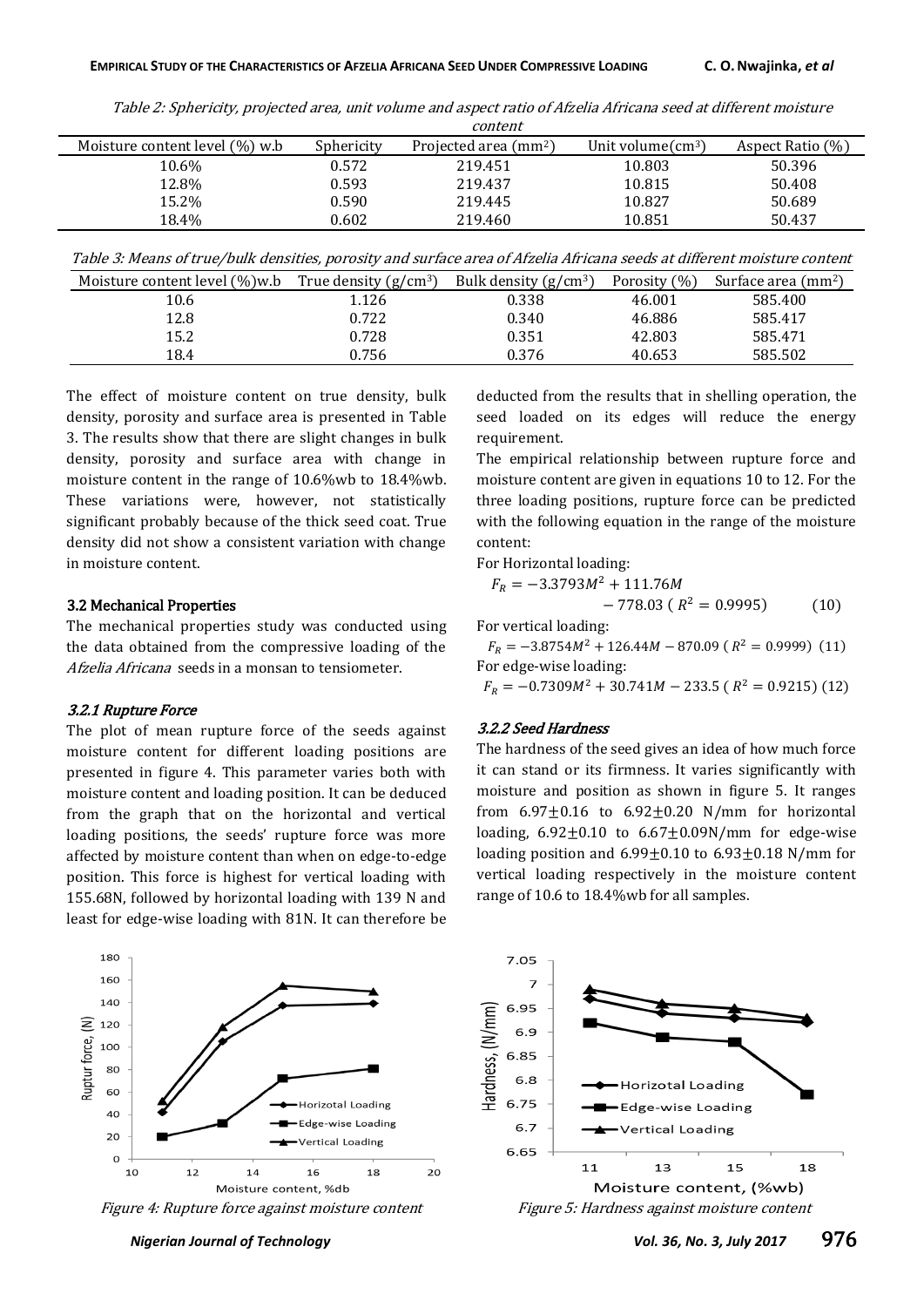

Figure 6: Rupture energy against moisture content

The empirical relationships between hardness and moisture content for the three loading positions are given in equations (13) to (15). For the three loading positions, hardness can be predicted with the following equation in the range of the moisture content:

For vertical position

 $H = -0.019M + 7.01$  $(R^2 = 0.9627)$  $(13)$ For horizontal position:

$$
H = -0.016M + 6.98 (R2 = 0.9143)
$$
 (14)  
Edge-wise loading:

$$
H = -0.046M + 6.98 \ (R^2 = 0.8202) \tag{15}
$$

#### 3.2.3 Rupture Energy

In the range of moisture content from 10.6% to18.4% wb, the rupture energy varied from 10Nmm to 416.33Nmm on horizontal loading,  $59.96 \pm 21.6$  to  $241.82 \pm 41.8$ Nmmon edge-loading and 190.125 to 419.171Nmm on vertical loading respectively. The plot of rupture energies of the seeds against moisture content at different loading positions are presented on figure 6.The parameter varied significantly with moisture content and loading positions.

The empirical relationship between rupture energy and moisture content are given in regression equations (16) to (18). For the three loading positions, rupture energy can be predicted with these following equations with a good degree of confidence in the range of the moisture content:

For horizontal loading:

 $R_E = 0.8572M^2 + 17.729M - 185.69$  ( $R^2 = 0$ )  $(16)$ For vertical loading:

$$
R_E = 42.7M - 361.74 (R^2 = 0.9744)
$$
 (17)  
For edge wise loading:

$$
R_E = 27.03M - 243.15 \quad (R^2 = 0.9840) \tag{18}
$$

#### 3.2.4 Toughness of the Seeds

The toughness of the seeds as shown in Figure 7 shows a trend that suggests significant effect of moisture content on the parameter. It has an inverse relationship with moisture content in the range tested. In the range of moisture content of 10.6 to 18.4%wb this material



property varies from43.75N-m/mm to 8.865N-m/mm for horizontal loading, from 23.563N-m/mm to 5.370Nmm/mm for edge-wise loading and from  $44.667 \pm 11.87$ to 16.349±6.91 N-m/mm for vertical loading respectively. The effect of moisture on toughness can easily be seen on the graph.

The empirical relationship between toughness (T) and moisture content are given in Equations (22) to (24). For the three loading positions, toughness can be predicted with the following equation in the range of the moisture content:

Horizontal loading:

| $T = -4.66M + 91.01$  | $(R^2 = 0.9194)$ | (22) |
|-----------------------|------------------|------|
| Vertical loading:     |                  |      |
| $T = -4.56M - 100.99$ | $(R^2 = 0.9305)$ | (23) |
| Edge-wise loading:    |                  |      |
| $T = -2.71M - 52.12$  | $(R^2 = 0.9402)$ | (24) |

#### 3.2.5 Elastic Modulus

The modulus of elasticity of the seeds showed some variations with moisture content. It dropped from 35.657 to 28.133N/mm<sup>2</sup> for horizontal loading, from 51.443 to 14.59 for edge-wise loading and 38.087 to 41.04 N/mm<sup>2</sup> when loaded vertically, in the range of moisture content of 10.6 to 18.4%wb respectively. The plot of elastic modulus against moisture content is presented in Figure 8.

The empirical relationship between toughness and moisture content are given in equations (25) to (27). For the three loading positions, toughness can be predicted with the following equation in the range of the moisture content used in the study.

Vertical loading:

 $E = -0.846M + 47.44$   $(R^2 = 0.$  $(25)$ Horizontal loading:

 $E = -0.981M + 47.11$   $(R^2 = 0.$  $(26)$ For Edge-wise loading:

$$
E = -2.127M + 52.815 \ (R^2 = 0.9713) \tag{27}
$$